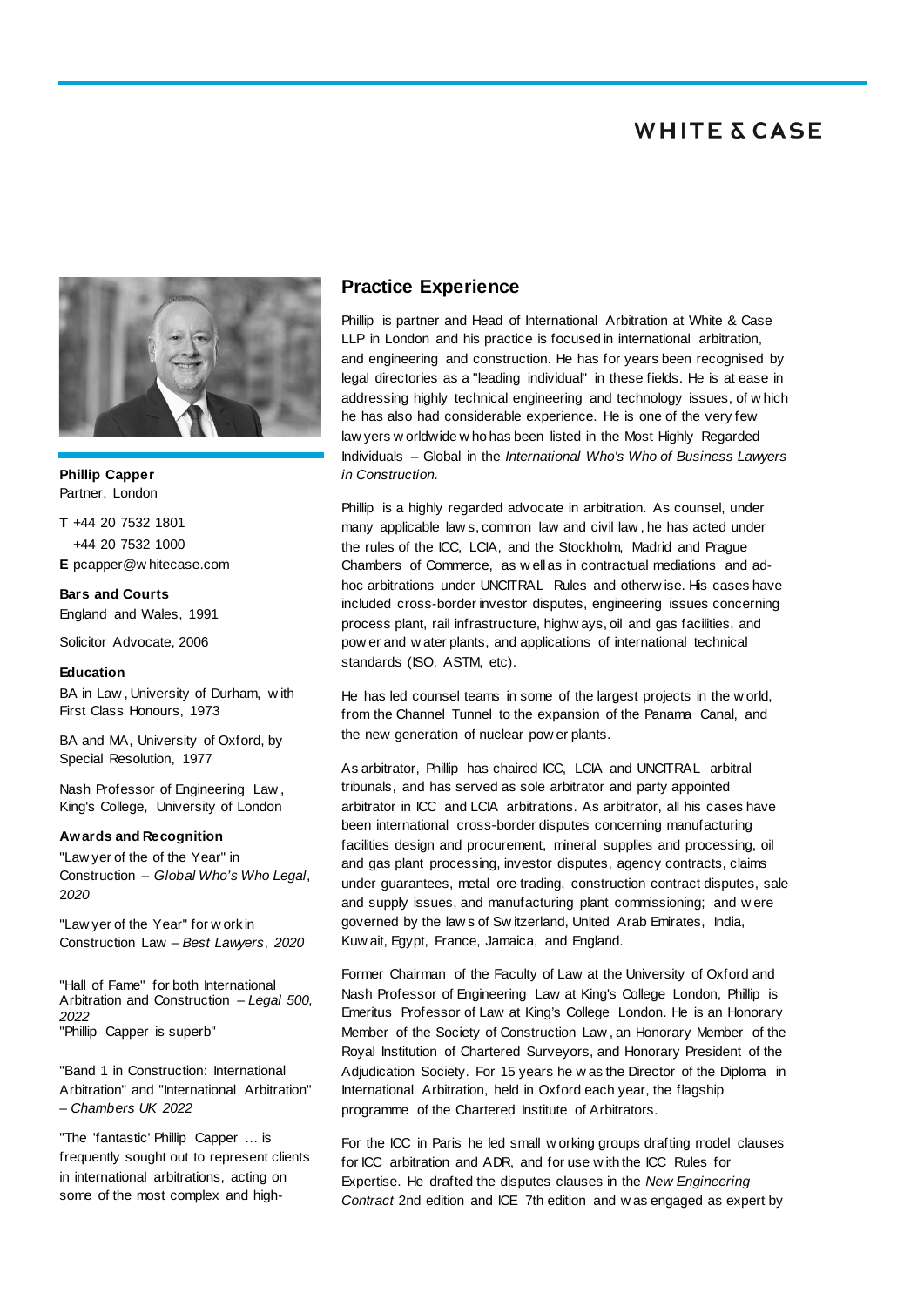profile disputes relating to major energy, infrastructure and industrial construction projects." – *Chambers UK 2020*

"Leading individual" – *Euromoney's Expert Guides in all three of Best of the Best, Commercial Arbitration and Construction, e.g.2019*

"Phillip Capper has earned a reputation as 'the doyen of construction arbitration' among peers, w ho add that he is 'extremely know ledgeable, effective and commands respect in this." – *Chambers Europe 2019*

"Thought Leader: Global Elite" in International Arbitration, and in Construction (Who's Who Legal "Thought Leaders" feature only the most highly regarded law yers w ho through independent research truly stand out in their field as leaders and held in the highest esteem by their clients and fellow practitioners) – *Who's Who Legal, e.g. 2019*

Phillip has also been recognised in Transport – Rail; and in Pow er (including Electricity, Nuclear & Renew ables) – *Legal 500*

Phillip is named in the "Inaugural Arbitration Pow erlist" – *Legal 500, 2018*

"Phillip Capper is acclaimed for his acumen and leadership in the international arbitration market. Sources note: 'He's a real doyen. He's got grandmaster stature.'" – *Chambers UK, 2017*

"He is highlighted by market observers as a leading authority on constructionrelated arbitrations." – *Chambers Global 2017*

"Phillip Capper is w idely hailed for his abilities and market presence in international arbitration." - *Chambers UK*  French Association of International Contractors (SEFI) to evaluate *FIDIC's EPC Silver Book*. For *CIRIA's Client's Guide to Risk in Construction* he w rote on legal risk management.

Internationally, he has by invitation lectured in most West European countries, in the USA, Canada and South America, the Middle East, and in Japan, Hong Kong, Singapore, Malaysia and China. These have included the Beijing Arbitration Commission; the keynote speaker to the major Kuala Lumpur conference on the new Malaysian Arbitration Act; the biennial conference of the German (DIS) and the Sw iss Arbitration Association; the Vienna VIAC/UNCITRAL annual conference; CPR's annual European conference; IBA Arbitration Day in Geneva; the major international conference "Whose Risk?", informing the Tang Review , in Hong Kong; the XVIIth Annual Meeting of the ICC Institute of International Business Law and Practice in Brussels on dispute resolution w ithin the performance of contracts; the AAA DART (Dispute Avoidance and Resolution Taskforce) Multi-Disciplinary Conference in Kentucky, USA, as special invited speaker on key provisions in the Channel Tunnel Contract; the inaugural Lloyds Register Lecture for the Royal Academy of Engineering on "Practical Management of Legal Risks"; and a colloquium at the French Senate on "L'Europe et les Marchés Publics" (1992) at the invitation of L'Association Promouvoir la France.

### **Publications**

#### **Books:**

Series Editor (w ith Philip Britton) Construction Law books, Informa Law from Routledge, including: '*FIDIC Contracts: Law and Practice*' by Baker, Mellors, Chalmers & Lavers, and '*Contract Law'* by Bailey

*Arbitration World* (6th Edition, and previous editions) (Thomson Reuters, 2019): chapter on the London Court of International Arbitration (coauthor w ith Adrian Winstanley).

*Arbitration World* (5th Edition) (Thomson Reuters, 2015): chapter on the London Court of International Arbitration (co-author w ith Adrian Winstanley).

*Inside the Black Box: How Arbitral tribunals Operate and reach their Decisions* (Sw iss Arbitration Association, JurisNet, 2014): chapter on dealing w ith bias and obstruction.

*The Application of Substantive Law by International Arbitrators*  (International Chamber of Commerce, 2014): chapter on proving the contents of the applicable substantive law (2013).

*Arbitration in England, with chapters on Scotland and Ireland* (Kluw er Law International, 2013): chapter on Relevant Aspects of the English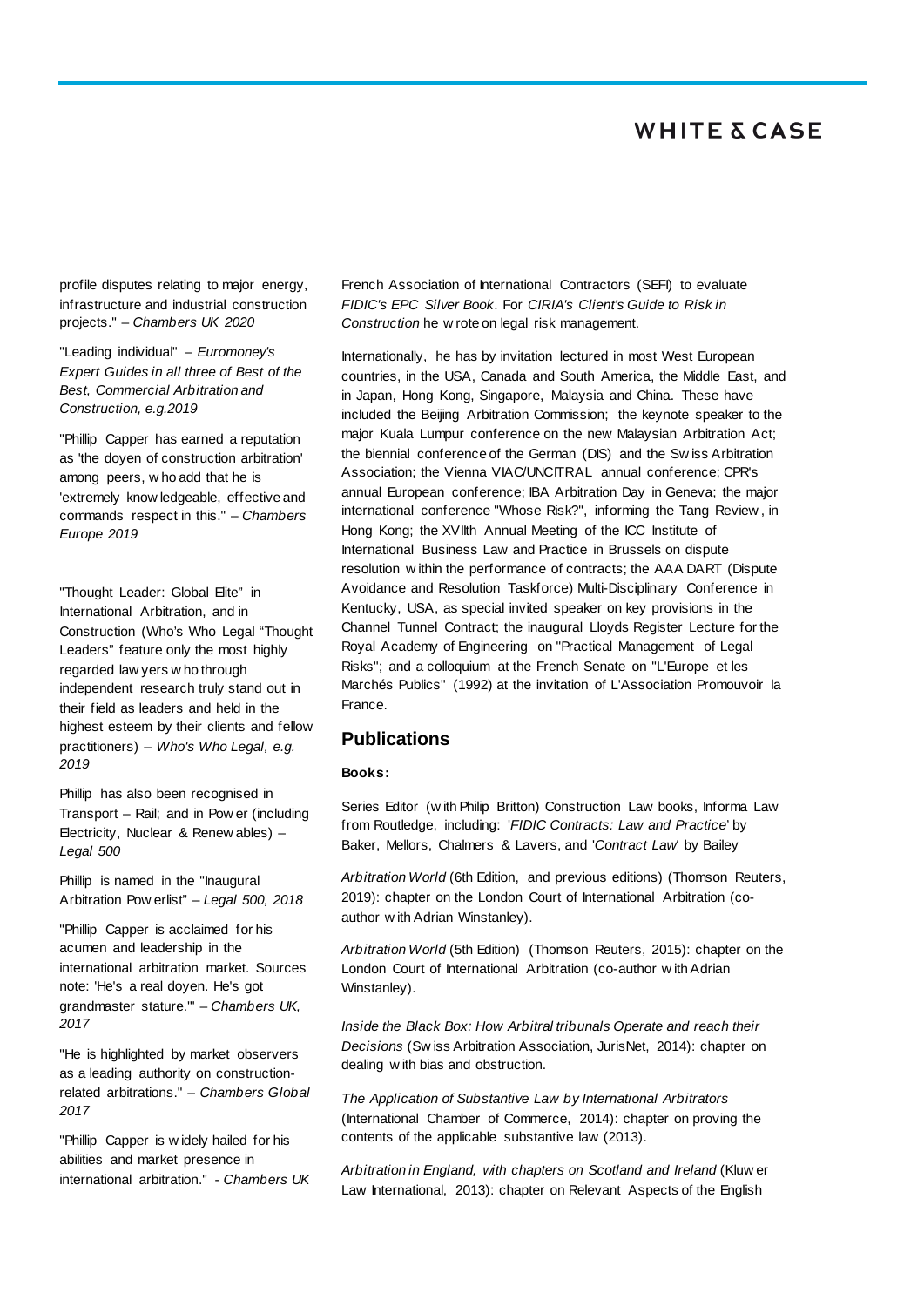### *2016: Construction*

"Phillip Capper 'is particularly notew orthy for his experience and mastery of construction-related disputes'" – *Chambers Global 2015: International Arbitration*

In 2014, Euromoney's Global Commercial Arbitration Aw ards named Phillip "Construction Law yer of the Year,"

In 2013 the Technology and Construction Solicitors' Association (TeCSA) aw arded Phillip the Clare Edw ards Aw ard, w hich recognises "professional excellence and contribution to the legal profession serving the construction industry", and w hich is given "w hen an exceptional candidate is identified."

"Well-know n Phillip Capper is described as the "doyen of construction" and praised for being "technically very good."" – *Chambers UK 2014: Construction*

"Phillip Capper is recognised by peers as a "first-rate arbitration specialist."" - *Chambers UK 2014: International Arbitration*

"The impressive Phillip Capper is respected by clients and colleagues alike as 'the doyen of construction law '." – *Chambers UK 2013: Construction: International Arbitration*

"very eloquent, inventive and highly experienced" – *Chambers UK 2013: Construction: International Arbitration* 

"construction and engineering experience are second to none." – *Chambers UK 2013: Dispute Resolution: International Arbitration*

"think through strategy and tactics very carefully." – *Chambers UK 2013: Dispute Resolution: International Arbitration*

Legal System (co-author, w ith Julia Zagonek).

*International Arbitration: A Handbook* (3rd Edition) (LLP, 2004)

*Emden's Construction Law* (Butterw orths, ongoing looseleaf): former General Editor, and contributions on aspects of construction contracts and variations

*Dispute Resolution in the Construction Industry* (w ith N Gould, G Dixon and M Cohen) (Thomas Telford, 1999)

*New Horizons in Construction Law* (Construction Law Press, 1998): chapter on Construction disputes

*Handbook of Arbitration Practice* 3rd ed (Sw eet & Maxw ell, 1998): chapter on Construction Industry Arbitrations (w ith A Bunch)

*Risk, Management and Procurement in Construction* (Construction Law Press, 1995): chapter on Risk in Construction

*Construction Disputes: Liability and the Expert Witness* (Butterw orths, 1989): chapter on Construction Liability

*Construction Contract Policy - Improved Procedures and Practice* (Construction Law Press, 1989): Editor, w ith John Uff

*Latent Damage Law - The Expert System* (Butterw orths), (w ith R Susskind)

*Latent Damage Act 1986* (Legal Studies & Services) Annual Survey of Commonw ealth Law : chapters on Contract Law in the final series

#### **Journals:**

*Construction Industry Law Letter*: founding Editor and principal author from its inception in 1983 until 1990

"The Adjudicator under NEC 2nd edition: a new approach to disputes," article in *Engineering, Construction and Architectural Management*, Dec 1995

"Arbitration and Adjudication after 1996: Practice, Procedure and Opportunities," article in *Construction Law Journal*, 1997

"Basic Choices in the Allocation and Management of Risk," article in the *International Construction Law Review*, 2001

*Mediation post-Woolf* (ABA/Chartered Institute of Arbitrators): summary of contribution: *Arbitration*, 2001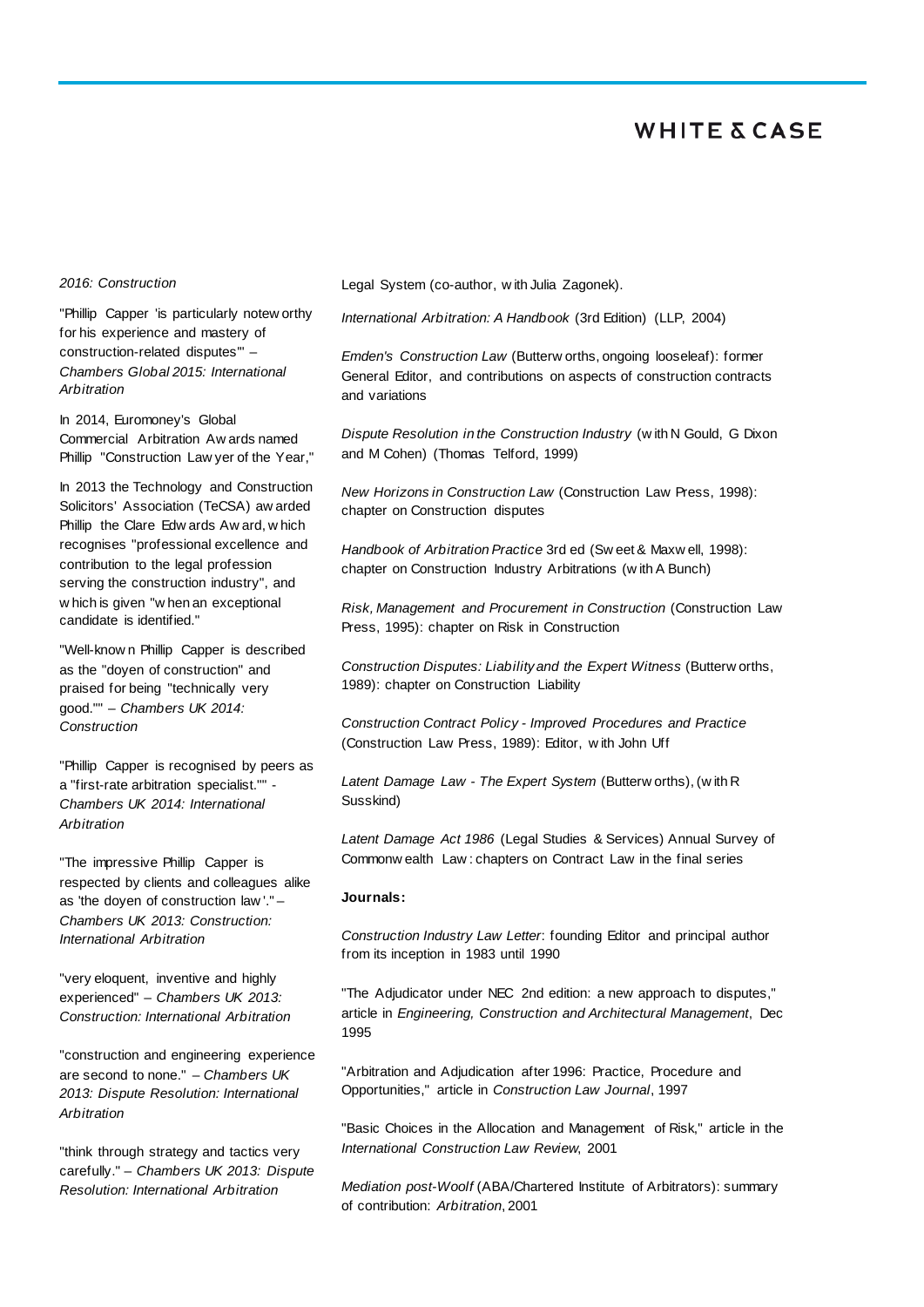"Phillip Capper is 'a great strategist and a strong leader w ho understands the client's needs'." – *Chambers Global 2012: Arbitration (International): Europewide*

"highly regarded for his expertise in construction as w ell as on engineering sector arbitrations" – *Chambers Global 2012: Arbitration (International): Globalwide*

"Clients admire his 'stunning grasp of expert evidence and masterful crossexamination of opponents.'" – *Chambers UK 2012: Construction: International Arbitration*

"Phillip Capper is 'top of the class'" – *Legal 500 UK 2011: International Arbitration*

Phillip Capper receives praise for his "excellent know ledge of construction cases." – *Chambers Global 2011: Arbitration (International)* 

"probably the top man in construction law today." – *Chambers UK 2011: Construction: International Arbitration*

"a great guy and an outstanding law yer – he's one of the best and most persuasive speakers I've ever heard." – *Chambers UK 2011: Dispute Resolution: International Arbitration*

Phillip Capper is w ell know n in the marketplace and has built up a sizeable reputation. He is described as "a real expert on construction disputes" by market sources, w ho highly praise his w ork as both arbitrator and counsel. – *Chambers Global 2010: Arbitration (International)*

"outstanding practitioner in every

#### **Other publications include:**

*A Client's Guide to Risk in Construction, CIRIA* (Construction Industry Research and Information Association) 1996: contribution on legal risk management aspects – report of research project jointly w ith Halcrow (Patrick Godfrey)

SEFI Report on the FIDIC Silver Book Turnkey EPC Contract: independent expert report and critical evaluation (w ith P Genton), commissioned by SEFI, the Association of French International **Contractors** 

Regular specialist contributions and supporting papers on Construction Law to TEN (Television Education Netw ork) video programmes for law yers, civil engineers and other professionals (1991-1996)

### **Professional Associations**

Honorary Member of the Society of Construction Law Honorary Member of the Royal Institution of Chartered Surveyors Honorary President of the Adjudication Society International Bar Association, former Chairman of International Construction Disputes Committee International Chamber of Commerce, member of Commission on **Arbitration** LCIA, member Chartered Institute of Arbitrators, Fellow , Chartered Arbitrator, Director of Diploma in International Commercial Arbitration Construction Industry Council, UK, Liability Task Force Construction Industry Development Council of India, former International Advisory Group